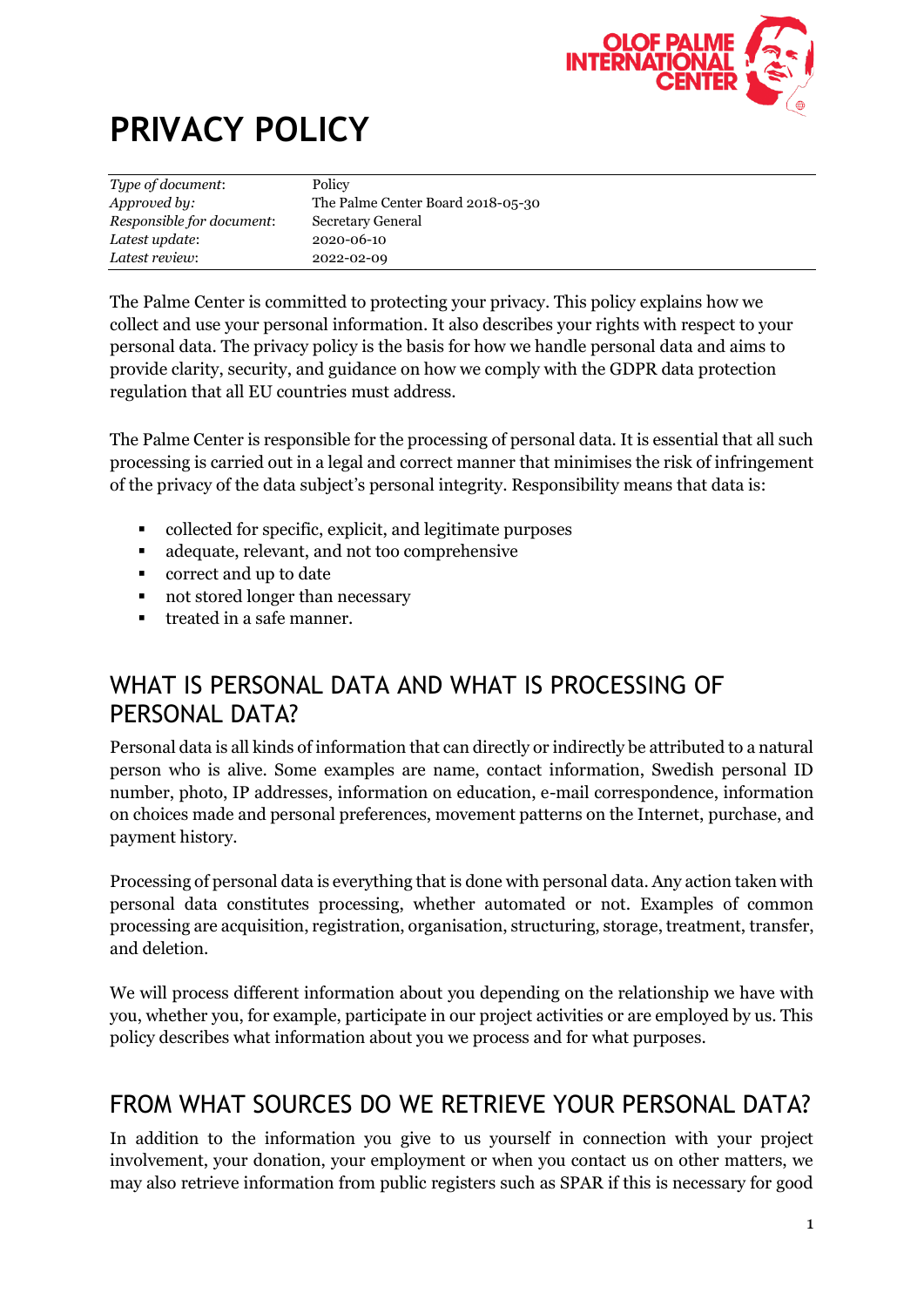registry maintenance (that is to say, when it is important that you are you and that no one else receives your mailings or that you are not reached by them). We may also, based on a mobile phone number, access your name or in another way supplement your data. Sometimes we get personal data from other sources, and then we tell you where we have acquired them from.

### LEGAL BASIS, STORAGE OF PERSONAL DATA AND DELETION OF PERSONAL DATA

There must be a legal basis for all processing. The Palme Center's processing of personal data is done in accordance with applicable law and means that the data is not kept for longer than is necessary for the purpose specified. We will keep your data for as long as you have a relationship with us, for example while involved in a project or as a donor and for a time thereafter depending on the purpose. For marketing purposes, information older than three years is not used. Some information may be retained for longer when required by other legislation. If you are in contact with us in your professional role or are otherwise involved in our business, your personal information may be contained in records, memos, as a reference in invoices or the like.

### WHO CAN WE SHARE YOUR PERSONAL INFORMATION WITH?

In order to fulfil our commitments to you, we sometimes need to share your personal information with other organisations or companies, such as IT providers, printers and salary contractors. In these cases, we make an agreement with these organisations on how they can manage the data. Unless specifically specified in the annex to this policy, the transfer of personal data will not be made to third countries (non-EU/EEA countries) or international organisations.

# WHAT ARE YOUR RIGHTS AS A REGISTERED PERSON?

You have certain rights under Swedish data protection legislation. If you wish to exercise any of your rights, please contact us.

- Access to your personal data you have the right to receive confirmation of whether we are processing your personal data and a statement of what data is being processed
- Request correction you have the right to have incorrect data corrected
- Request to be deleted under certain circumstances you have the right to have your data deleted
- Object to processing that is based on our legitimate interest and against processing for direct marketing – you have the right to object to the processing of your personal data or to limit processing
- Right to data portability you have the right to require personal data to be transferred from us to another company, authority, or organisation. This right is limited to information provided to us by you.

In the event that we receive a request for any of the above, we may ask for additional information to ensure the effective handling of your request and that the information is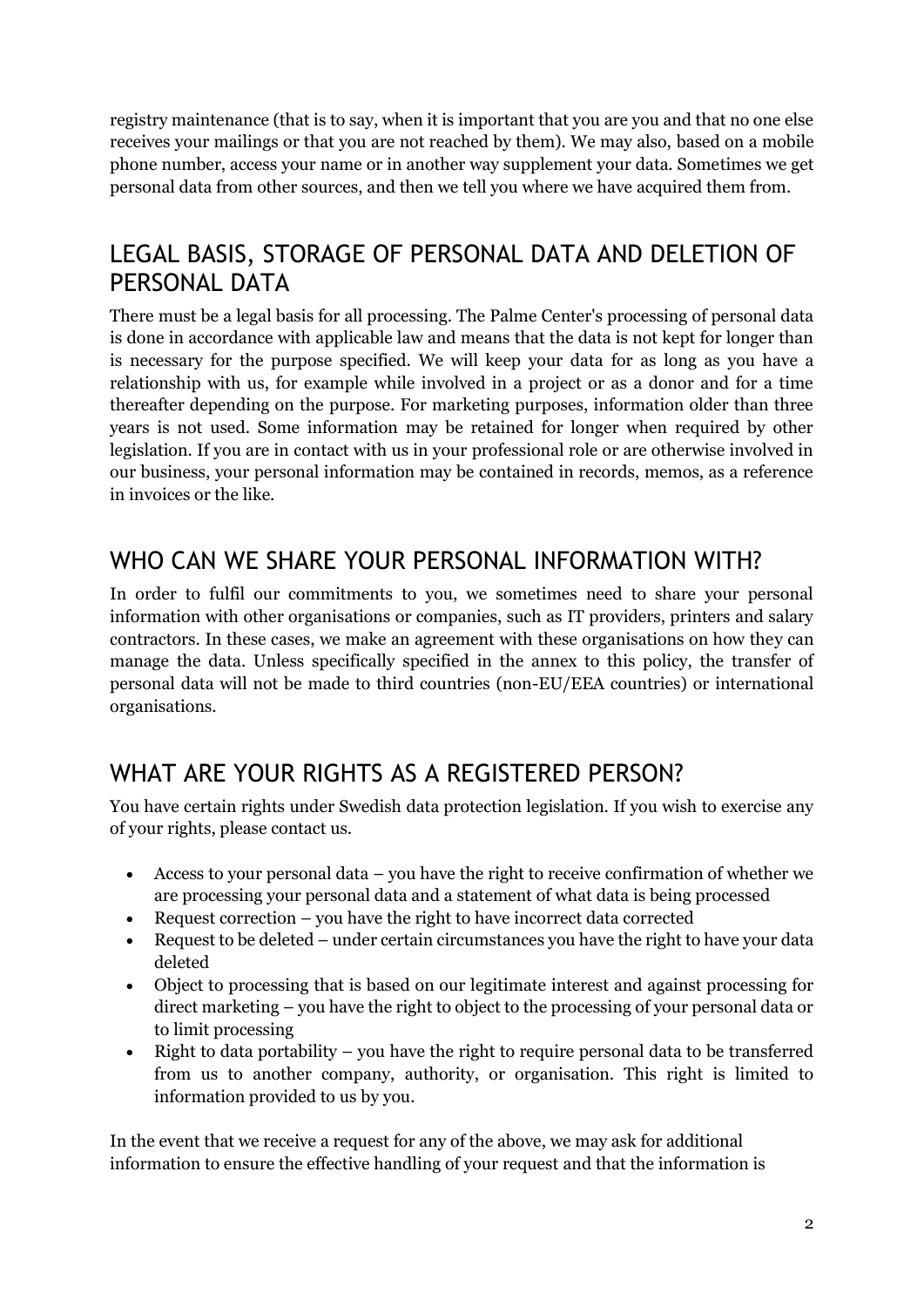provided to the right person.

Please be aware that we may have the right to refuse your request if there are legal obligations that prevent us from immediately deleting certain personal data. It may also be that treatment is necessary for us to establish, assert or defend legal claims.

# ABOUT COOKIES

A cookie is a small text file saved on the site visitor's computer. There are two types of cookies, persistent and session cookies. Persistent cookies save a file for a specified time while session cookies are temporarily stored in the computer's memory and disappear when the browser is closed.

When you visit our website, we may collect information and data about you by using cookies. Our website contains cookies for the purpose of generating web statistics, mapping user behaviour, and managing login. If you do not agree to cookies, you can block them in your browser's security settings. Your browser can also be set to alert you whenever a website attempts to set a cookie on your computer. When cookies are blocked, some parts of the website may be less effective.

### HOW IS YOUR PERSONAL DATA PROTECTED?

Your privacy is important to us, which is why we focus on security. The Palme Center takes steps to protect your data in accordance with the Data Protection Regulation and established information security guidelines. This means that we have data protection procedures and rules to protect your personal data against unlawful or unauthorised processing, such as sending your data securely and ensuring that staff only have access to the data they need to perform their work.

# WHO IS RESPONSIBLE FOR THE PERSONAL DATA WE COLLECT?

The Palme Center (corporate registration number: 802013-1333), address Box 836, 101 36 Stockholm, is the personal data manager for the organisation's processing of personal data.

# WHAT DO I DO IF I HAVE QUESTIONS OR COMMENTS?

Contact us if you have questions about how we handle your personal information, want to know what information we have stored about you, or if you want anything changed or deleted. E-mail: info@palmecenter.se Phone 08-677 57 70 Postal address: Olof Palmes Internationella Center, Box 836, 101 36 Stockholm

The Palme Center is committed to protecting your privacy. Should you believe that we have processed your personal data incorrectly, please contact us first so that we can resolve the issue. However, if you are still not satisfied, you can contact the Swedish Data Protection Authority, which is the regulatory authority.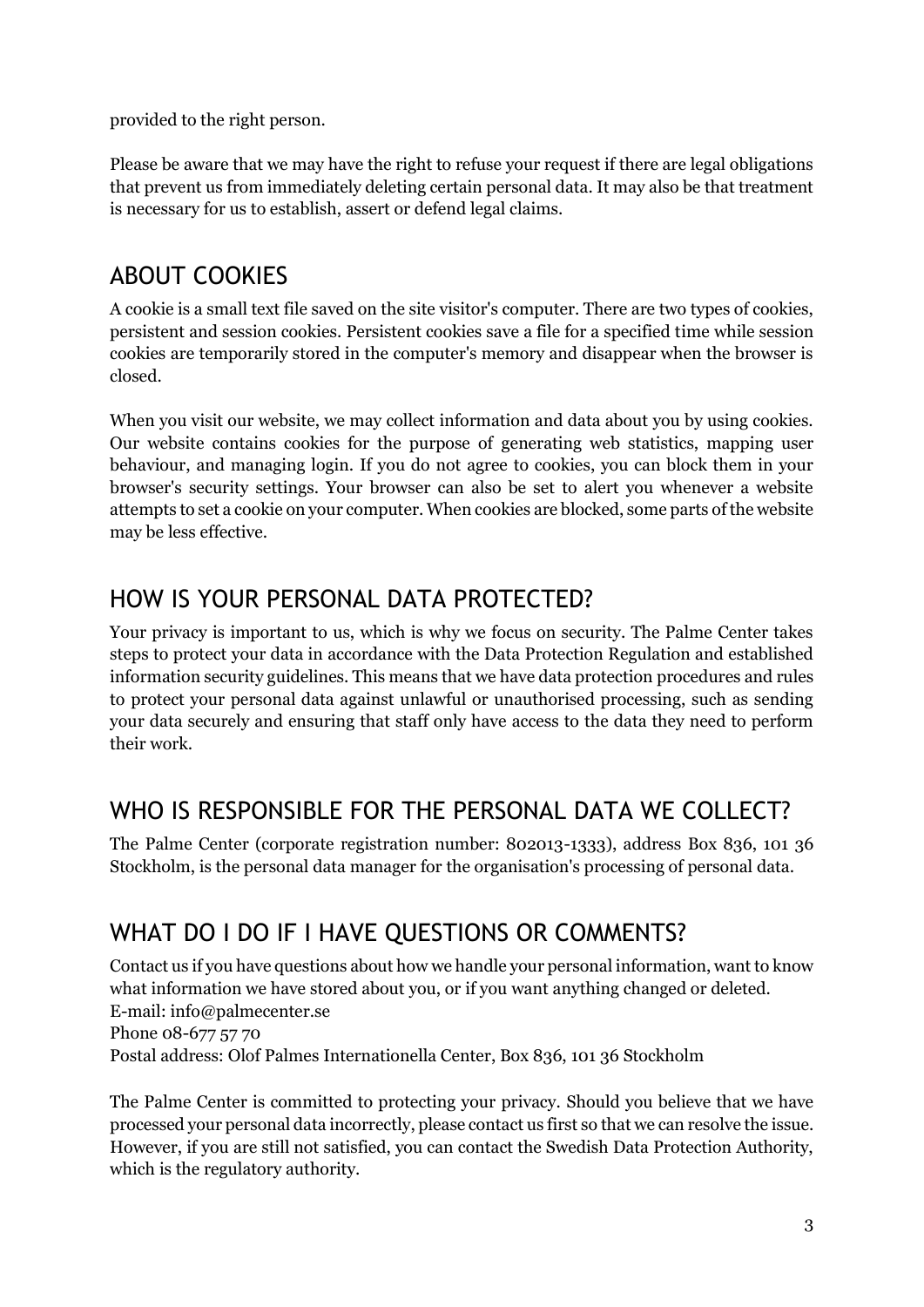# WHAT PERSONAL DATA DO WE PROCESS FOR WHAT PURPOSE?

### When you participate in project activities

As a grant intermediary organisation, it is the responsibility of the Palme Center to ensure that intermediary funds are used in accordance with agreements and applicable legislation. In order to fulfil this responsibility, the Palme Center records necessary information about project organisations and responsible project actors in these organisations. We use your personal information to:

- know which organisations and people are involved and responsible for which projects and to be able to keep in contact with them on a regular basis during the project.
- be able to establish responsibility.
- send out information about project work, for example about application and accounting processes, meetings, training courses, etc.
- send invitations to project-related seminars and other events organised by the Palme Center.

#### Personal data processed

- Name
- Affiliation
- Role in projects
- Contact details (e.g. address, email, and phone number)

#### Legal basis for processing

*Fulfilment of agreements and legitimate interest.* This collection of your personal information is required in order to fulfil our obligations under agreements with financiers and project actors.

#### Storage period

During the duration of the project until the final report of the project has been approved by our financiers (normally one year after its last year of operation).

### When you participate in fundraising

We process personal information to inform you about our activities and current promotions, to recruit and maintain donors and to administer gifts. For this we need, for example, to be able to:

- manage donor questions and update contact information
- analyse donor behaviour and donor profiles for marketing purposes
- conduct market research
- generate statistics

#### Personal data processed

• Name, gender, Swedish personal ID number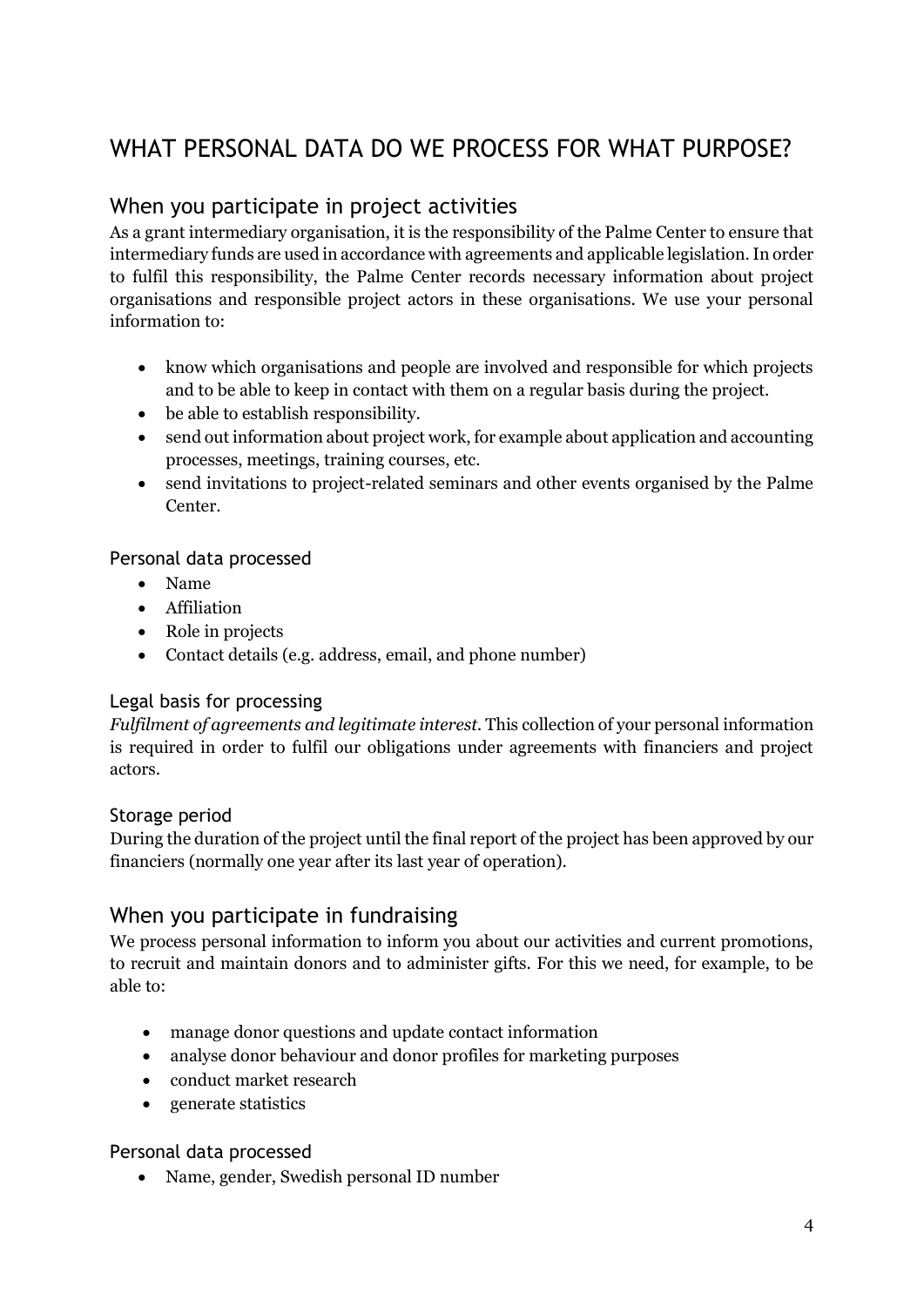- Type of donor (monthly donor, one-time donor, etc.)
- Contact details (address, email, and phone number)
- Bank account details (for monthly donors)
- Past donations, how they were paid and for what (promotions, purposes)

#### Legal basis for processing

*Fulfilment of agreements, consent, and legitimate interest:* This collection of your personal information is required in order to fulfil our obligations to you as a donor, for example to administer donations.

#### Storage period

Retention of personal data with *the fulfilment of agreements* is valid for as long as the term of the contract runs. *Consent* is valid until the donor revokes that consent. *Legitimate interest* as basis is valid up to 36 months after the last donation.

### When you subscribe to newsletters

To inform about our operations, we send out electronic newsletters and other publications.

#### Personal data processed

- Name
- Contact details (address, email)

#### Legal basis for processing

*Fulfilment of agreements and legitimate interest:* This collection of personal information is required in order to fulfil our obligations to you as a subscriber to our newsletters and for mailing of invitations to seminars and other activities.

#### Storage period

Until the subscriber terminates the subscription or termination of continued invitations has been notified.

### When you are employed

#### Personal data processed

In order to fulfil our obligations and to safeguard rights under employment contracts and related applicable collective agreements and regulations, the Palme Center will process the personal data of employees in the form of:

- name, address, photograph, Swedish personal ID number, contact details and contact details of a relative
- duration of employment, form of employment, position, union membership
- payroll and tax data, bank account
- work time, absence/reasons for absence, health
- Information about training and experience, including CV, grades and references, development, behaviour, and accomplishments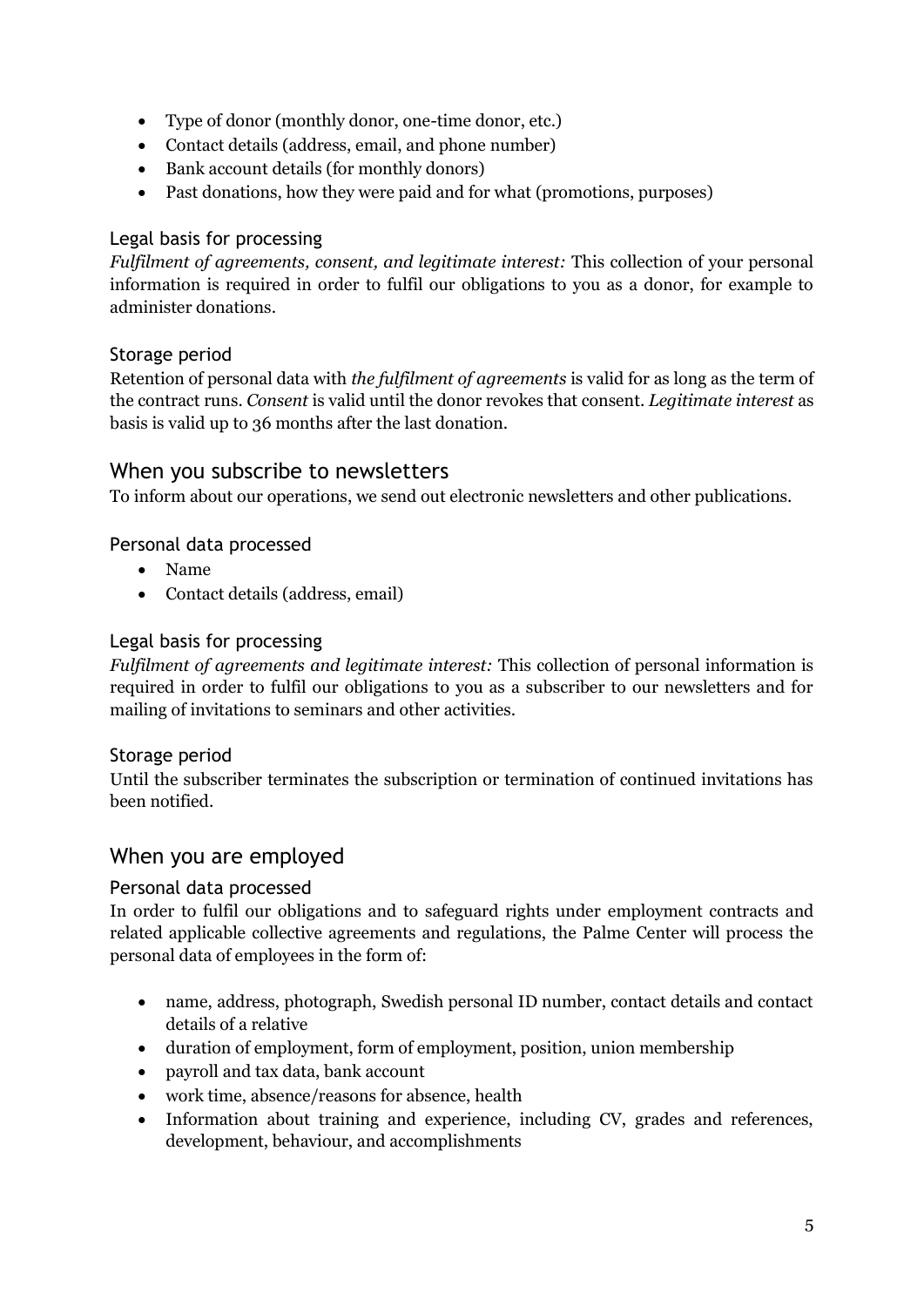- other personal data necessary and relevant for the Palme Center to administer the employment relationship.
- Information and notes from performance reviews and information from evaluations (where you are evaluated and evaluate other employees)
- Technical information such as your IP address, network traffic, and log files
- Information that may emerge in connection with the investigation of mismanagement and/or irregularities, such as sexual harassment

The processing of personal data that is considered sensitive – such as health information in connection with sick pay administration and rehabilitation – is carried out restrictively and in compliance with confidentiality. The information comes from the employee themselves, the authorities or has been generated during employment by the Palme Center or its partners.

#### Legal basis for processing

Personal data processing is carried out in order for the Palme Center to be able to fulfil the employment contract and the collective agreements applicable to the employment relationship (such as payment of salary and pension); to fulfil obligations under law (such as labour and tax laws); and to make a balance interests (such as allergies/dietary requirements, contact details of relatives and contact details on the website).

#### Storage period

The personal data of employees will be processed for as long as it is necessary for the Palme Center to fulfil its obligations under the employment contract and collective agreements (for example, to pay wages), to defend itself against labour law claims (for example under the Employment Protection Act) and to fulfil obligations under law (for example, the Accounting Act). The Palme Center shall regularly dispose of personal data that is no longer required, for example when employment has terminated or because potential labour law requirements have been expired.

#### Recipients of personal data

#### *Internal recipients*

The data is used by internal officers who deal with matters relating to personnel, finance, IT, and other administration necessary for the employment relationship, as well as managers and, where appropriate, board members.

#### *External recipients*

The data may be released to the Palme Center's partners who administer pay runs and signed insurance contracts (wage contractors, insurance companies and occupational pension choice centres), pay sickness or parental benefits (the Swedish Social Insurance Agency or insurance companies), monitor employees' rights (trade union counterparts), draw up payroll statistics (including Statistics Sweden), carry out membership surveys, carry out membership mailings and similar measures.

Personal data may be processed by external parties charged with performing specific tasks (including providing computer systems) such as time reporting, scheduling, wellness grants, website, e-mail, telephone, switchboard, business health care, employee surveys, credit/debit cards and the like. The Palme Center will ensure that these external parties handle personal data in an adequate manner. Since the external party is not itself responsible for personal data,